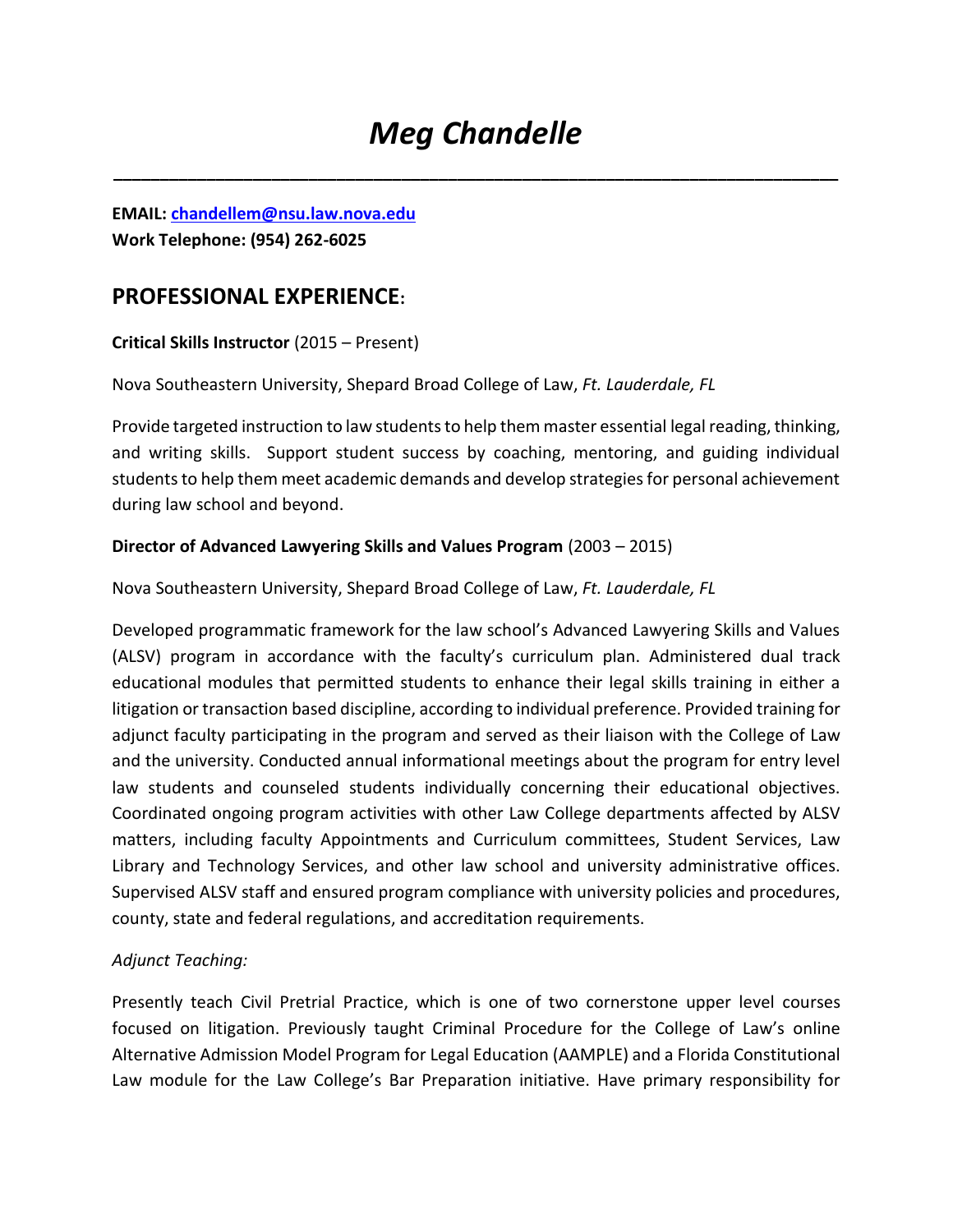training and advising adjunct professors teaching Civil Pretrial, and for revising the program syllabus and exam materials to reflect current Florida law.

## **Director of Clinical Programs** (1997 – 2003)

Nova Southeastern University, Shepard Broad College of Law, *Ft. Lauderdale, FL* 

Directed, coordinated, and supervised the College of Law's clinical education program. Primary responsibility for managing the program's expansion from two to seven clinics, including creation and development of administrative framework, establishment of program protocols, creation of procedural manual, and recruitment of qualified host offices and attorney mentors to supervise student participants. Provided counseling to students, coordinated video conferenced distance education classes, and created brochures and instructional materials for the individual clinics and participating host offices.

### *Ancillary Activities:*

Senior Administration – Appointed by Dean to sit on the Law College's internal senior administrative board. Team approach focused on improving staff services to students and faculty, development of short and long term strategic plans to maintain and enhance the quality of the institution, and facilitation of communication between department heads and central administration. Participated in events to promote scholarship and community relations.

Committees – Participate in law school and university committees as needed. Committee work has included the Law College's web review committee and the university's inter-departmental task force on community service. Major involvement in the Law College's Adjuncts Committee, focusing on adjunct faculty recruitment, oversight, and mentoring activities.

Grants – Administered NSU Law Civil Law Clinic Florida Bar Foundation IOTA grant. Co-authored grant application, year-end self-assessment reports, and periodic financial reports. Oversaw monthly budget and purchases, and coordinated grant management with College of Law administration and the university's grant department. Authored full grant proposal for HIV/AIDS legal services under the Title II Ryan White Legal Support Program at the request of the State of Florida Department of Health.

Student Programs - Served as advisor to the International Law Students Association (ILSA). Initiated the Law Center's student exchange program, coordinating all aspects of immigration, housing, and matriculation for participating foreign students. Judge a variety of student competitions on an ongoing basis, including mock trial, moot court, and client counseling competitions. Assisted with the College of Law's Mediation Program, serving as a mediator in juvenile offender cases. Also conducted joint mediations with and critiqued student trainees.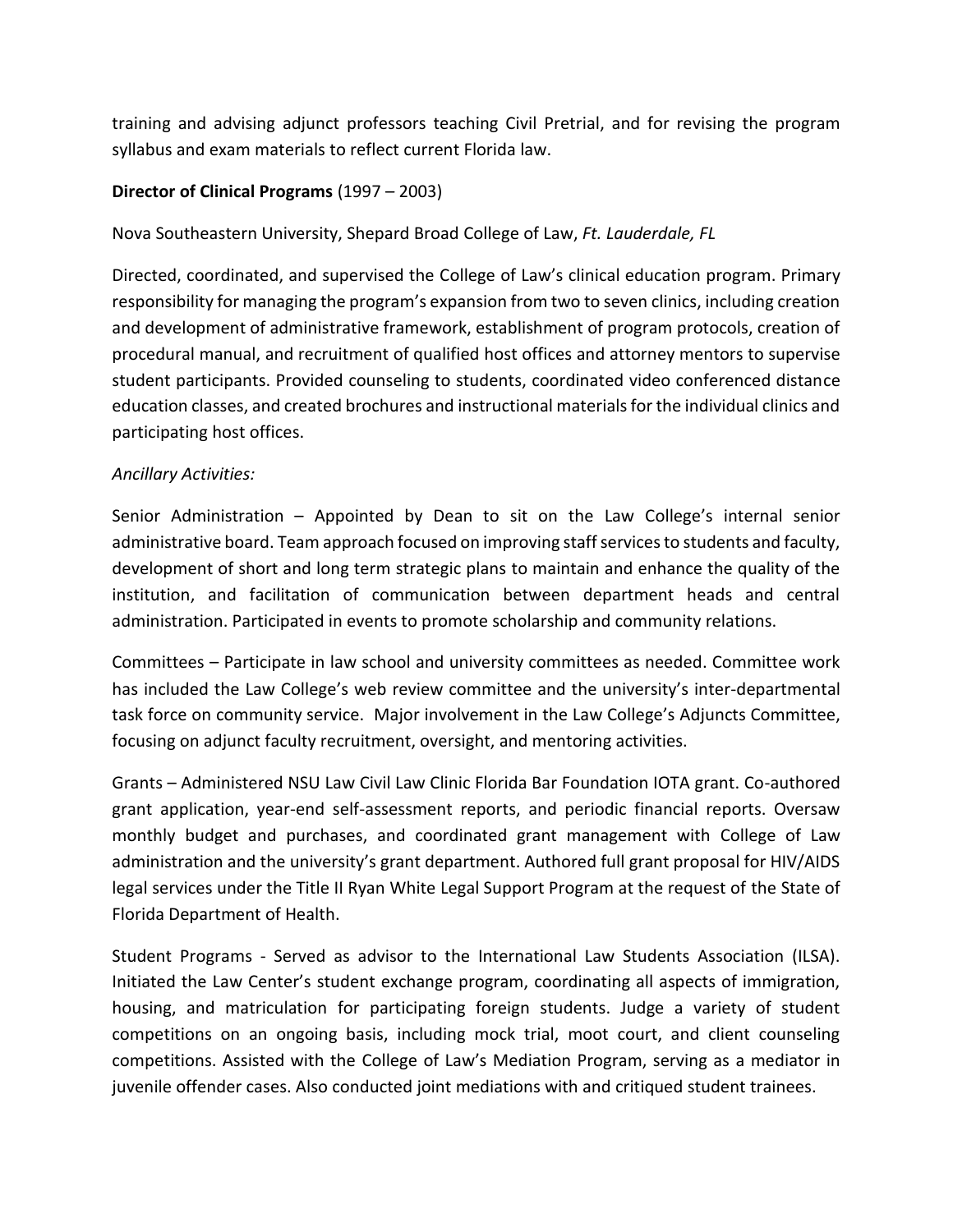**Real Estate Analyst** (1994 - 1997)

Appraisal and Real Estate Economics, Inc., *Miami, FL*

Prepared residential and commercial property valuation and market analysis reports for national and local lending institutions. Analyzed property tax records, legal instruments, and zoning data.

## **Staff Attorney** (1991 – 1994)

Technologically Advanced Business Systems, Inc., *Deerfield Beach, FL* 

Provided corporate legal services to a computer products firm. Prepared contracts and performed legal research, provided personnel management, and assisted with client relations. Created sales and marketing materials and edited and reviewed and edited correspondence and other written documents of company executives.

### **Certified Legal Intern** (Summer, 1990)

Dade County Legal Aid Society, *Miami, FL* 

Represented clients, litigating both contested and uncontested family law matters. Completed intake interviews and prepared pleadings, financial affidavits, motions, and discovery requests. Researched a variety of legal issues and appeared in court on behalf of clients.

#### *Additional Teaching:*

#### **Law Instructor**

International Fine Arts College, *Miami, FL* 

Taught business law to all graduating seniors. Introduced course features including field trips to community courts and trials, competitive interactive analysis of legal topics in the news, and student produced mock trials.

#### **Instructor**

University of Miami, *Coral Gables, FL* 

Taught English as a second language to University of Miami corporate clients in course offerings in accent reduction and business language skills.